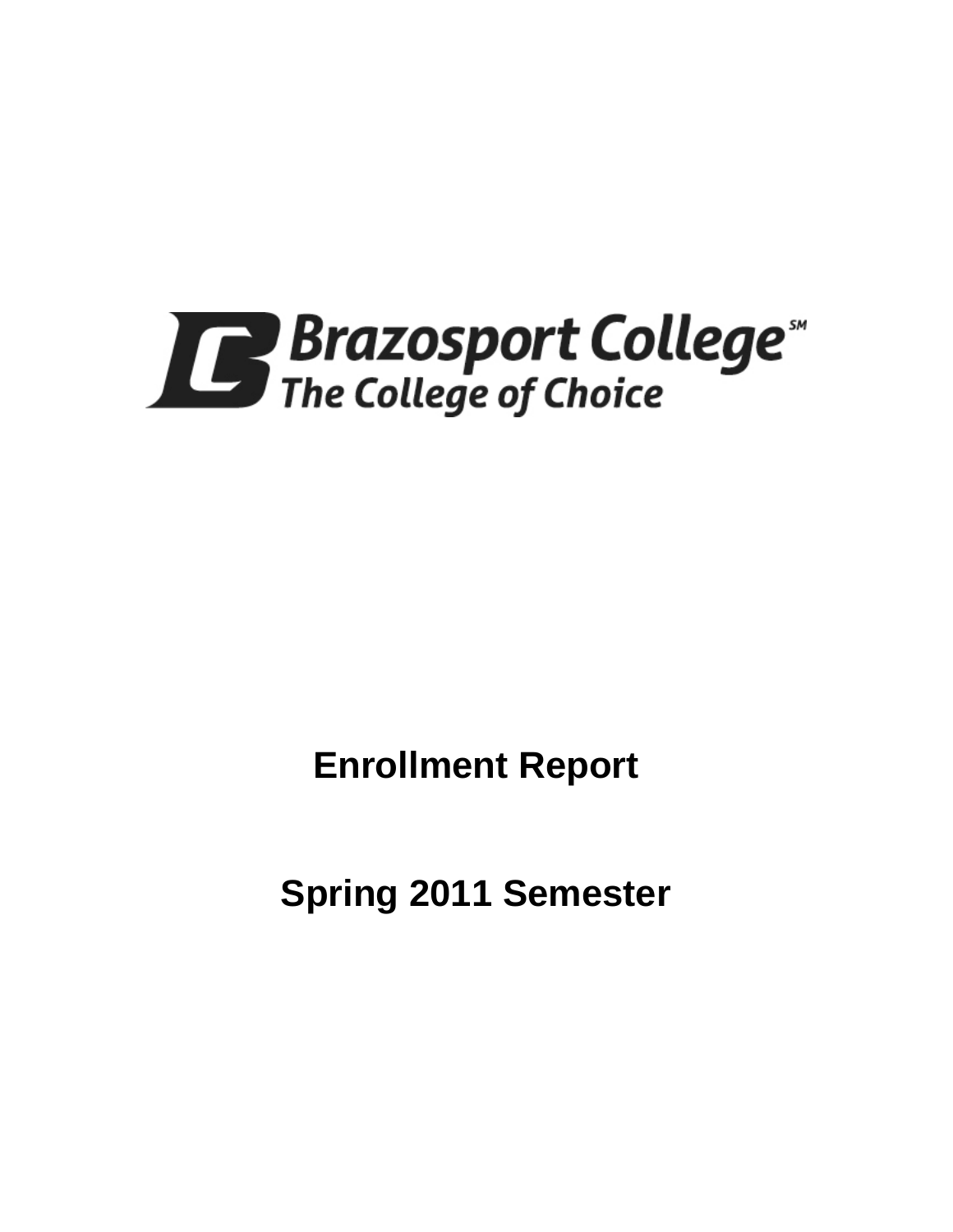# **Semester Report – Spring 2010 Table of Contents**

| Table 15A Enrollment by Department/Technical Program Page 7 |  |
|-------------------------------------------------------------|--|
| Table 15B Enrollment by Department/Academic ProgramPage 8   |  |
|                                                             |  |
|                                                             |  |
|                                                             |  |
|                                                             |  |
|                                                             |  |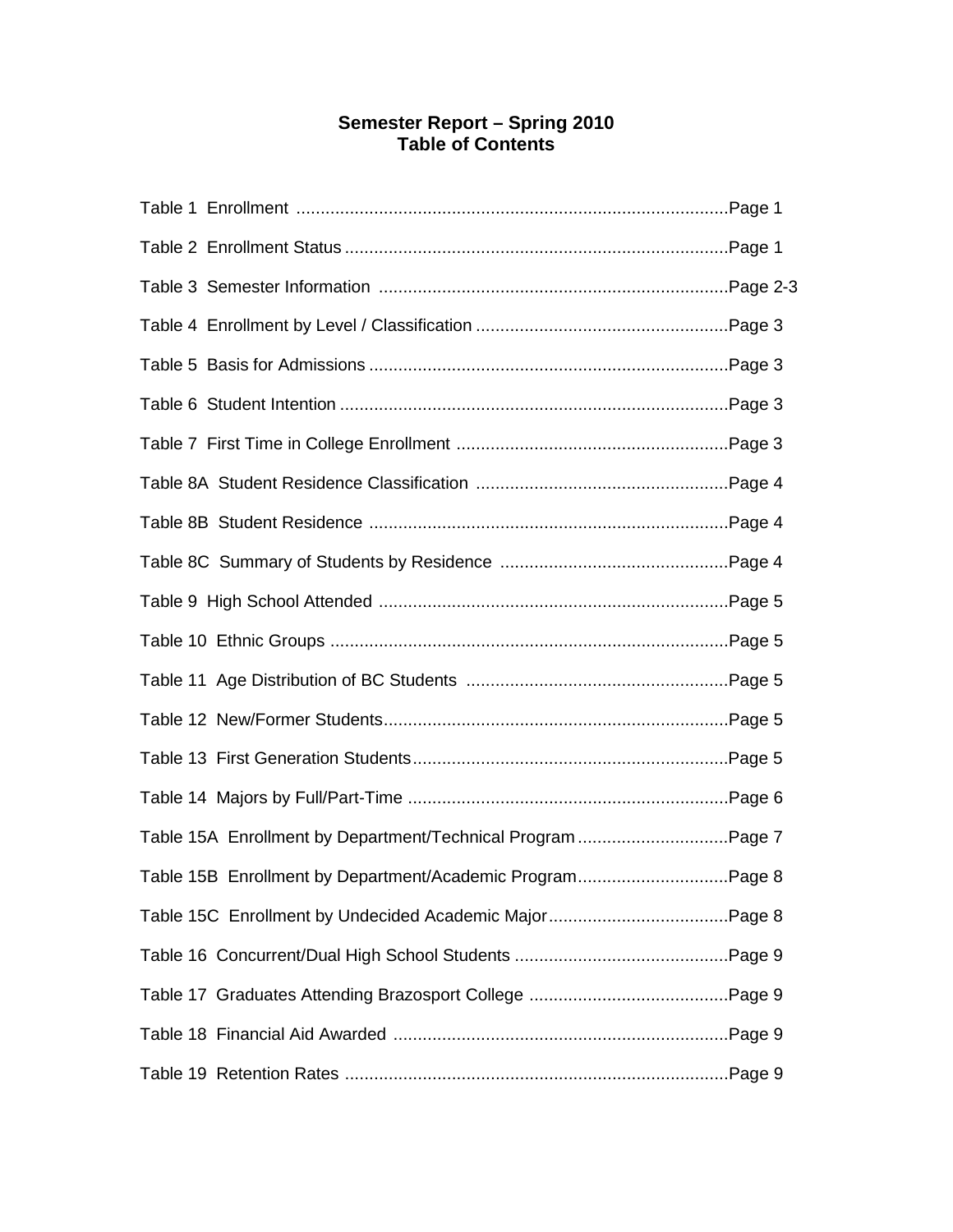# **Semester Report Spring 2011**

### **Table 1 Enrollment**

| <b>Credit Program</b>                |       |
|--------------------------------------|-------|
| Campus - Regular Students            | 4.249 |
| Flexible Entry (55 Duplicated)       | 88    |
| <b>Total Enrolled (Unduplicated)</b> | .282  |

| <b>Non-Credit Program</b>                      |      |
|------------------------------------------------|------|
| Total Enrolled (From 11/28/10 through 4/08/11) | .293 |

#### **Total Headcount**

| <b>Credit Program</b> | 4.249 |
|-----------------------|-------|
| Non-credit Program    | ∣.293 |
| Grand Total           | 5,542 |

### **Full-time Student Equivalent**

| Full-time student equivalent (FTSE)                 | 2,834 |
|-----------------------------------------------------|-------|
| Found by dividing total credit hours (34,007) by 12 |       |

### **Table 2**

**Enrollment Status Part-Time/Full-Time**

|        | <b>Full-Time</b> | Part-Time* | Total | %                |
|--------|------------------|------------|-------|------------------|
| Male   | 486              | .458       | 1.944 | 45.8             |
| Female | 581              | 724        | 2,305 | 54.2             |
| Total  | ,067             | 3,182      | 4,249 | 100 <sub>x</sub> |

\*Part-Time – Less than 12 Semester hours in semester.

## **Enrollment Status Day Student/Night Student**

|              | No.   | %              |
|--------------|-------|----------------|
| Day          | 1,509 | 35.5           |
| Night        | 890   | 20.9           |
| <b>Both</b>  | 1,850 | $\sim$<br>43.5 |
| <b>Total</b> | 4,249 |                |

Note: "Both" includes students enrolled in distance learning classes as well as students enrolled in day and night classes.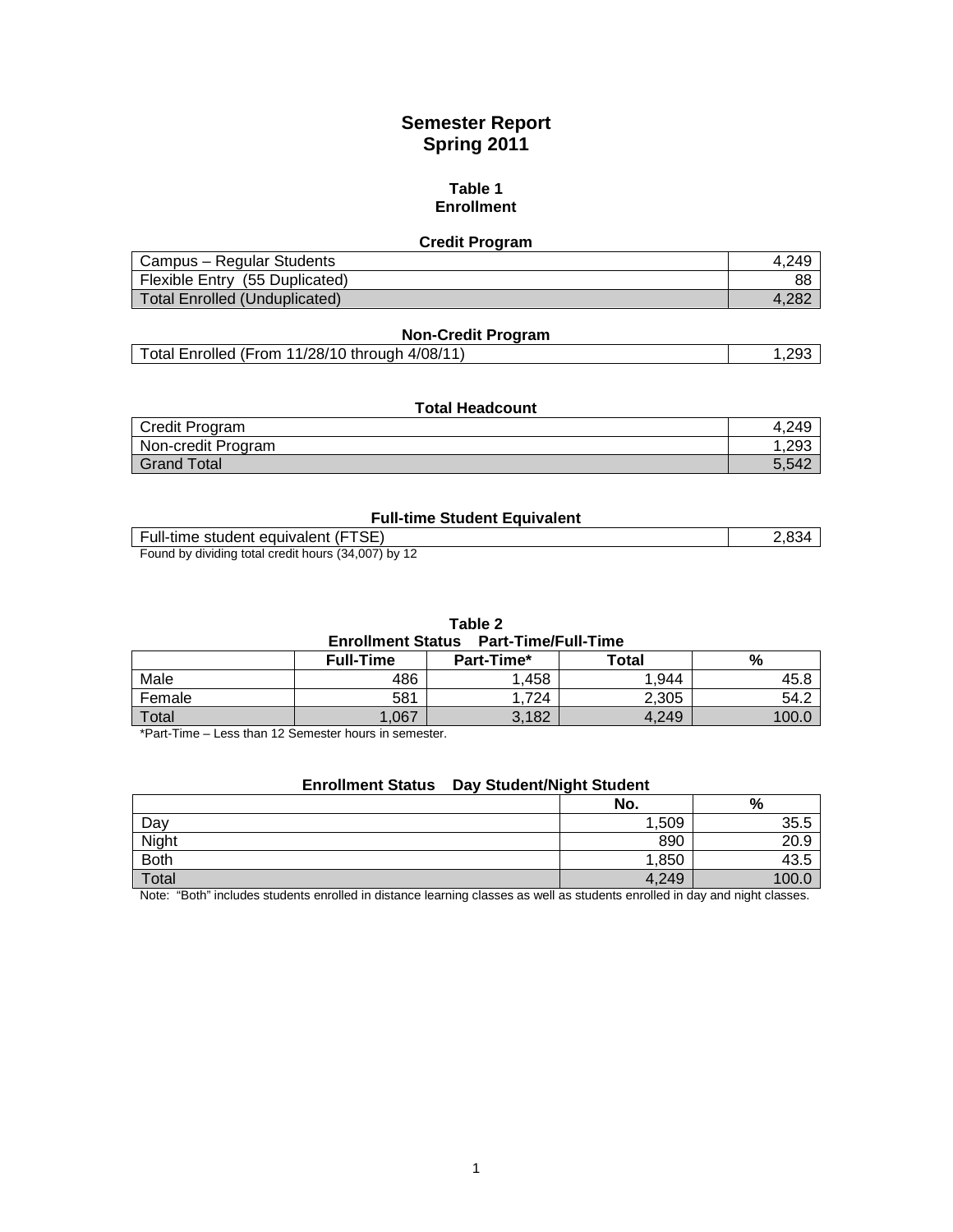## **Table 3 Semester Information**

| <b>Headcount</b>                                                  |    |       |  |  |  |
|-------------------------------------------------------------------|----|-------|--|--|--|
| <b>Flexible Entry</b><br><b>State Reports</b><br>Total<br>Regular |    |       |  |  |  |
| 4.249                                                             | 88 | 4.337 |  |  |  |

#### **Semester Credit Hours**

|                       | <b>Vocational-</b><br><b>Technical</b> | Academic | <b>BAT</b> | <b>Totals</b> |
|-----------------------|----------------------------------------|----------|------------|---------------|
| Regular               | 9,237                                  | 23,895   | 447        | 33,579        |
| <b>Flexible Entry</b> | Ü                                      | 419      | 9          | 428           |
| Total                 | 9,237                                  | 24,314   | 456        | 34,007        |
|                       |                                        |          |            |               |
| In-District           | 8,352                                  | 18,289   | 96         | 26,737        |
| Out-of-District       | 885                                    | 6,025    | 360        | 7,270         |
| <b>Totals</b>         | 9,237                                  | 24,314   | 456        | 34,007        |

Note: In/Out-of-District status is determined by where a course is taught.

### **Semester Contact Hours**

|                       | <b>Vocational-</b><br><b>Technical</b> | Academic | <b>BAT</b> | <b>Totals</b>  |
|-----------------------|----------------------------------------|----------|------------|----------------|
| Regular               | 257,488                                | 441,192  | 7.152      | 705,832        |
| <b>Flexible Entry</b> |                                        | 7,440    | 144        | 7,584          |
| Total                 | 257.488                                | 448,632  | 7,296      | 713,416        |
|                       |                                        |          |            |                |
| In Dictrict           | רכה דרר                                | 216.622  | E?R.<br>1  | <b>E7E 000</b> |

In-District 227,632 346,632 1,536 575,800 Out-of-District 29,856 102,000 5,760 137,616<br>
Totals 257,488 488,632 7,296 713,416 **Totals 257,488 488,632 7,296 713,416**

Note: In/Out-of-District status is determined by where a course is taught.

# **Semester Credit Hours**

| <b>By Student Tuition Residency Code</b> |                                        |                          |               |  |
|------------------------------------------|----------------------------------------|--------------------------|---------------|--|
|                                          | <b>Vocational-</b><br><b>Technical</b> | Academic -<br><b>BAT</b> | <b>Totals</b> |  |
| In-District                              | 5.151                                  | 14.255                   | 19.406        |  |
| Out-of-District                          | 4,086                                  | 10.515                   | 14.601        |  |
| <b>Totals</b>                            | 9,237                                  | 24.770                   | 34,007        |  |

Note: BAT hours are included in Academic credit hours.

#### **Semester Contact Hours By Student Tuition Residency Code**

|                 | <b>Vocational-</b> | Academic - |               |  |  |
|-----------------|--------------------|------------|---------------|--|--|
|                 | <b>Technical</b>   | <b>BAT</b> | <b>Totals</b> |  |  |
| In-District     | 144.143            | 264.374    | 408,517       |  |  |
| Out-of-District | 113.345            | 191.554    | 304,899       |  |  |
| <b>Totals</b>   | 257,488            | 455,928    | 713,416       |  |  |

Note: BAT hours are included in Academic contact hours.

#### **Distance Learning Semester Contact Hours**

| <u>sendered sentaut noard</u> |                       |  |
|-------------------------------|-----------------------|--|
| Internet                      | 89,504                |  |
| <b>VCT</b>                    | 0.400<br>ں ے . ا      |  |
| Total                         | 622<br>Q <sub>1</sub> |  |
| .                             |                       |  |

Note: These contact hour totals are included in semester contact hours.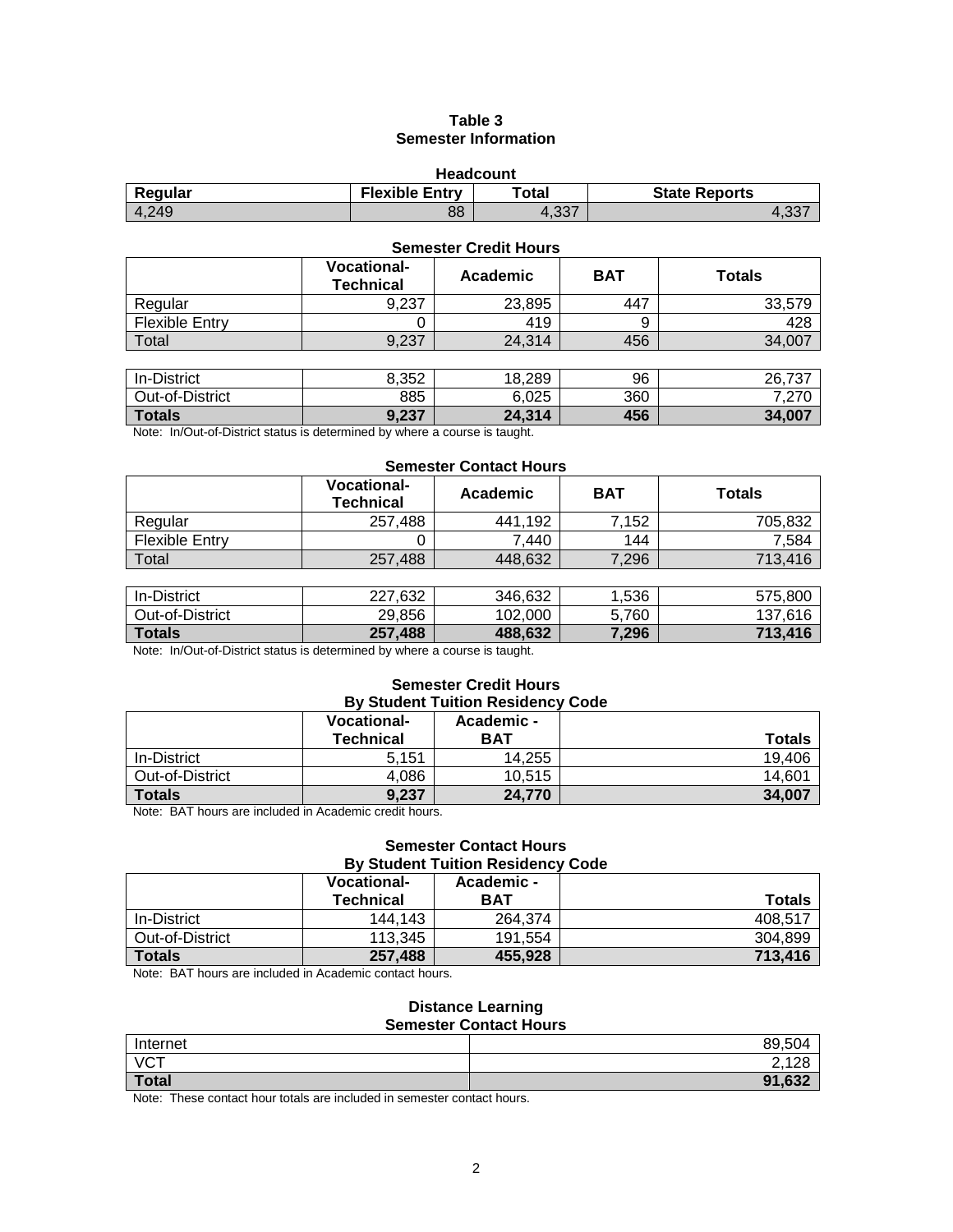# **Table 3 Semester Information Contact hours** *NOT* **funded**

| <b>OUTROL TOURS NOT RINGS</b>     |       |  |  |
|-----------------------------------|-------|--|--|
| Developmental Hours               |       |  |  |
| Academic Hours (Three-peat rule)  | 9.136 |  |  |
| Technical Hours (Three-peat rule) | 368   |  |  |
| $\tau$ <sub>otal</sub>            |       |  |  |

| <b>Enrollment by Level / Classification</b> |       |       |       |       |  |
|---------------------------------------------|-------|-------|-------|-------|--|
| Male<br>%<br>Total<br>Female                |       |       |       |       |  |
| Freshman: First Yr (less than 24 hours)     | 1,188 | 1.448 | 2.636 | 62.C  |  |
| Sophomore: Second Yr (24-59 hours)          | 576   | 644   | 1.220 | 28.7  |  |
| Unclassified (60 or more hours)             | 180   | 213   | 393   | 9.2   |  |
| Total                                       | 1.944 | 2,305 | 4.249 | 100.0 |  |

**Table 4**

| Table 5<br><b>Basis for Admissions for Student Body</b> |       |       |  |  |
|---------------------------------------------------------|-------|-------|--|--|
| No.<br>%                                                |       |       |  |  |
| <b>High School Graduate</b>                             | 155   | 3.6   |  |  |
| <b>Individual Approval</b>                              | 330   | 7.8   |  |  |
| G.E.D.                                                  | 62    | 1.5   |  |  |
| <b>Former Student</b>                                   | 3,593 | 84.6  |  |  |
| <b>College Transfer</b>                                 | 97    | 2.3   |  |  |
| Unknown                                                 | 12    | 0.3   |  |  |
| Total                                                   | 4.249 | 100.0 |  |  |

### **Table 6 Student Intention Why Students Attend Brazosport College**

|                            | No.   | $\%$  |  |
|----------------------------|-------|-------|--|
| Earn an Associate's Degree | 890   | 20.9  |  |
| Earn a Certificate         | 355   | 8.4   |  |
| Earn Credits for Transfer  | 2,156 | 50.7  |  |
| Job Skills                 | 22    | 0.5   |  |
| <b>Personal Enrichment</b> | 125   | 2.9   |  |
| Did Not Respond            | 701   | 16.5  |  |
| Total                      | 4,249 | 100.0 |  |

| Table 7 |  |  |                                         |
|---------|--|--|-----------------------------------------|
|         |  |  | <b>First Time in College Enrollment</b> |

| <u>rast rang ar oonced Enromnont</u>                            |     |      |  |
|-----------------------------------------------------------------|-----|------|--|
|                                                                 | No. | %    |  |
| Male                                                            | 235 | 4ა.ბ |  |
| Female                                                          | 301 | 56.2 |  |
| Total                                                           | 536 |      |  |
| . <del>.</del><br>.<br>the contract of the contract of the con- |     |      |  |

Note: FTIC excludes transfer students.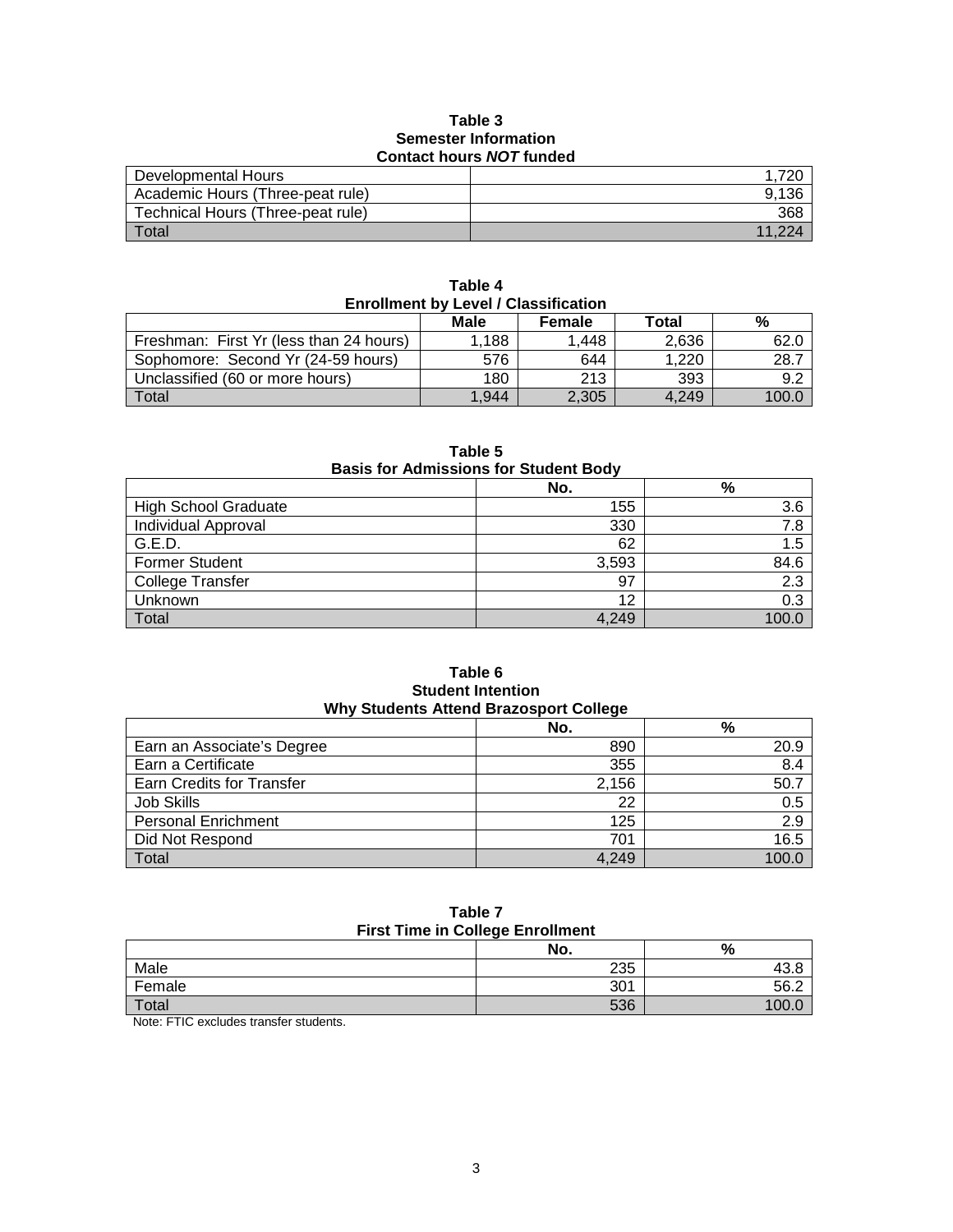| Table 8A                                |  |  |  |
|-----------------------------------------|--|--|--|
| <b>Student Residence Classification</b> |  |  |  |

|                 | No.   | $\%$  |
|-----------------|-------|-------|
| In-District     | 2,444 | 57.5  |
| Out-of-District | 1,770 | 41.7  |
| Out-of-State    | 25    | 0.6   |
| Foreign         | 10    | 0.2   |
| Total           | 4,249 | 100.0 |

#### **Table 8B Student Residence**

| ,,,,,,,,,,,,,,,,,,,,,  |       |       |  |
|------------------------|-------|-------|--|
| <b>City</b>            | No.   | $\%$  |  |
| Angleton               | 733   | 17.3  |  |
| <b>Brazoria</b>        | 367   | 8.6   |  |
| Clute                  | 598   | 14.1  |  |
| Danbury                | 27    | 0.6   |  |
| Freeport               | 516   | 12.1  |  |
| Lake Jackson           | 1,358 | 32.0  |  |
| Sweeny                 | 220   | 5.2   |  |
| West Columbia          | 203   | 4.8   |  |
| <b>Other Residence</b> | 227   | 5.3   |  |
| Total Students         | 4,249 | 100.0 |  |

**Table 8C Summary of Students by Residence**

| <b>Residence</b>        | No.            | %      | <b>Residence</b> | No.            | $\%$    |
|-------------------------|----------------|--------|------------------|----------------|---------|
| <b>Bexar County</b>     | $\overline{2}$ | .05%   | Indiana          | 3              | .07%    |
| <b>Brazoria County</b>  | 4,056          | 95.46% | lowa             |                | .02%    |
| <b>Brazos County</b>    | 1              | .02%   | Kansas           | 1              | .02%    |
| Fort Bend County        | 10             | .24%   | Louisiana        | 3              | .07%    |
| <b>Galveston County</b> | 10             | .24%   | Michigan         | 3              | .07%    |
| <b>Harris County</b>    | 10             | .24%   | Mississippi      | 1              | .02%    |
| Kendall County          | 1              | .02%   | New Mexico       | 1              | .02%    |
| Matagorda County        | 108            | 2.54%  | New York         | 1              | .02%    |
| <b>Tarrant County</b>   | 1              | .02%   | Ohio             | 1              | .02%    |
| <b>Titus County</b>     | 1              | .02%   | Oklahoma         | $\overline{2}$ | .05%    |
| Washington County       | $\overline{1}$ | .02%   | Pennslyvania     |                | .02%    |
| <b>Wharton County</b>   | 1              | .02%   | South Carolina   | 1              | .02%    |
| Unknown                 | 12             | .28%   | Virginia         | 1              | .02%    |
|                         |                |        |                  |                |         |
| Alabama                 | $\overline{2}$ | .05%   | <b>Brazil</b>    | 1              | .02%    |
| Arizona                 | $\overline{1}$ | .02%   | Chile            | 1              | .02%    |
| California              | 1              | .02%   | Denmark          | 1              | .02%    |
| Illinois                | 1              | .02%   | Mexico           | 6              | .14%    |
|                         |                |        | Zambia           | 1              | .02%    |
|                         |                |        | <b>Total</b>     | 4,249          | 100.00% |

Includes students that pay C & D coded tuition.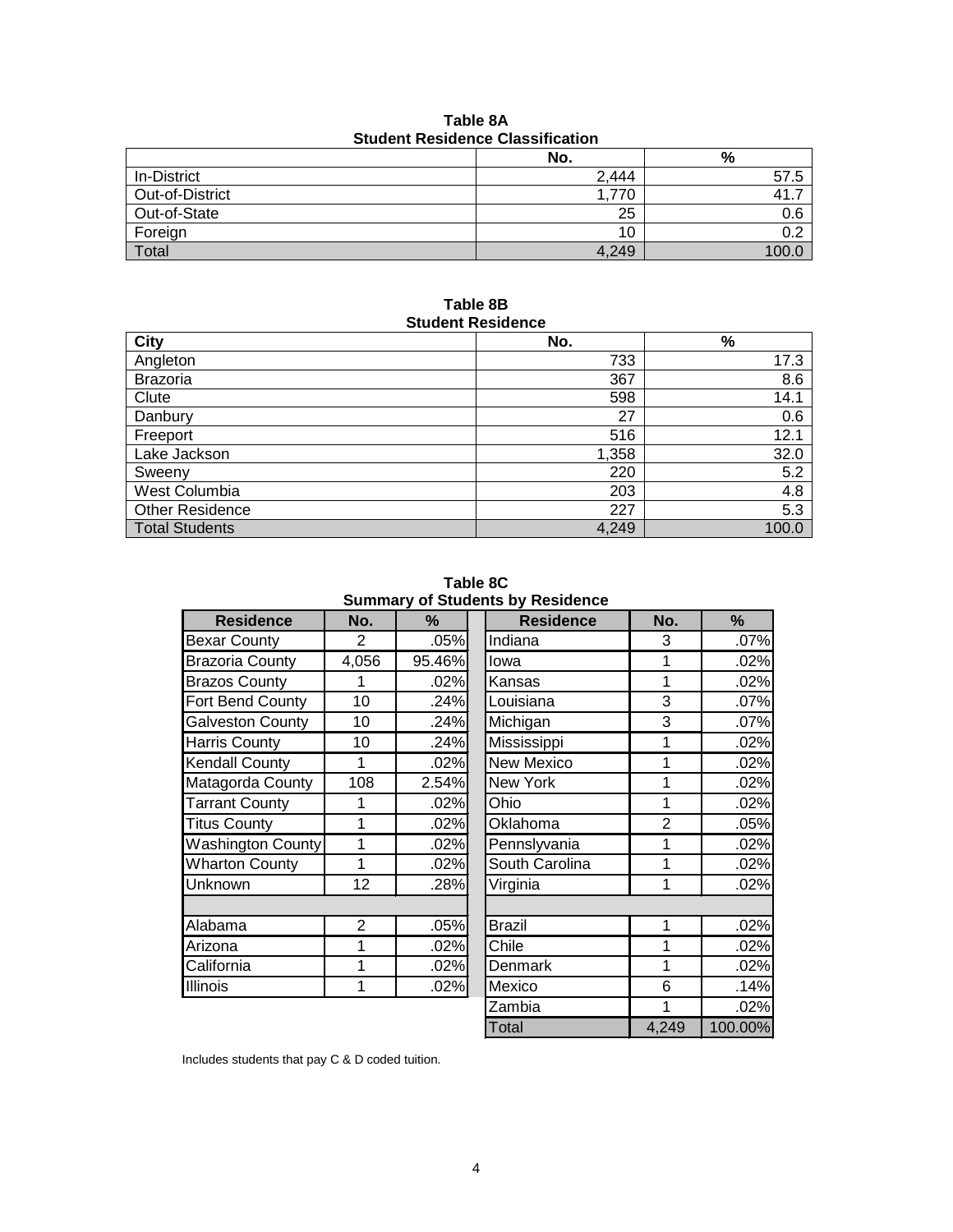### **Table 9 High School Attended**

| <b>School</b>         | No.   | $\%$  |
|-----------------------|-------|-------|
| Angleton              | 672   | 15.8  |
| <b>Brazosport</b>     | 446   | 10.5  |
| <b>Brazoswood</b>     | 1,208 | 28.4  |
| Columbia              | 424   | 10.0  |
| Danbury               | 28    | 0.7   |
| Sweeny                | 331   | 7.8   |
| <b>Other Schools</b>  | 709   | 16.7  |
| No School Assigned    | 431   | 10.1  |
| <b>Total Students</b> | 4,249 | 100.0 |

# **Table 10**

| <b>Ethnic Groups</b>    |       |       |  |  |
|-------------------------|-------|-------|--|--|
| <b>Ethnic Groups</b>    | No.   | %     |  |  |
| Anglo-Americans         | 2,532 | 59.6  |  |  |
| <b>Black Americans</b>  | 397   | 9.3   |  |  |
| <b>Spanish Surnames</b> | 1,234 | 29.0  |  |  |
| <b>Asian Americans</b>  | 54    | 1.3   |  |  |
| American Indians        | 14    | 0.3   |  |  |
| Others                  | 18    | 0.4   |  |  |
| Total                   | 4.249 | 1በበ በ |  |  |

**Table 11 Age Distribution of BC Students**

| Age                    | No.   | %     |  |  |
|------------------------|-------|-------|--|--|
| Under 18               | 741   | 17.4  |  |  |
| $18 - 21$              | 1,628 | 38.3  |  |  |
| $22 - 25$              | 616   | 14.5  |  |  |
| 26-29                  | 432   | 10.2  |  |  |
| $30 - 37$              | 445   | 10.5  |  |  |
| 38 and above           | 387   | 9.1   |  |  |
| Total                  | 4,249 | 100.0 |  |  |
| $-2400$<br>Avorage Age |       |       |  |  |

Average Age  $= 24.08$  $Median Age = 21.0$ 

#### **Table 12 New/Former Students**

|                        | No.   | %    |  |  |
|------------------------|-------|------|--|--|
| <b>Former Students</b> | 3,605 | 84.8 |  |  |
| <b>New Students</b>    | 644   | 15.2 |  |  |
| Total                  | 4,249 | 100  |  |  |

Note: New students include transfer students.

# **Table 13 First Generation Students**

|                                     | No. | %    |
|-------------------------------------|-----|------|
| <b>First Generation Student</b>     | 354 | 55.C |
| <b>Not First Generation Student</b> | 160 | 24.8 |
| No response in mother's or          | 130 | 20.2 |
| father's education level            |     |      |
| Total                               | 644 | 100. |

Note: First generation students include only new students.

A first generation student is defined by both parents' education level below a Baccalaureate Degree.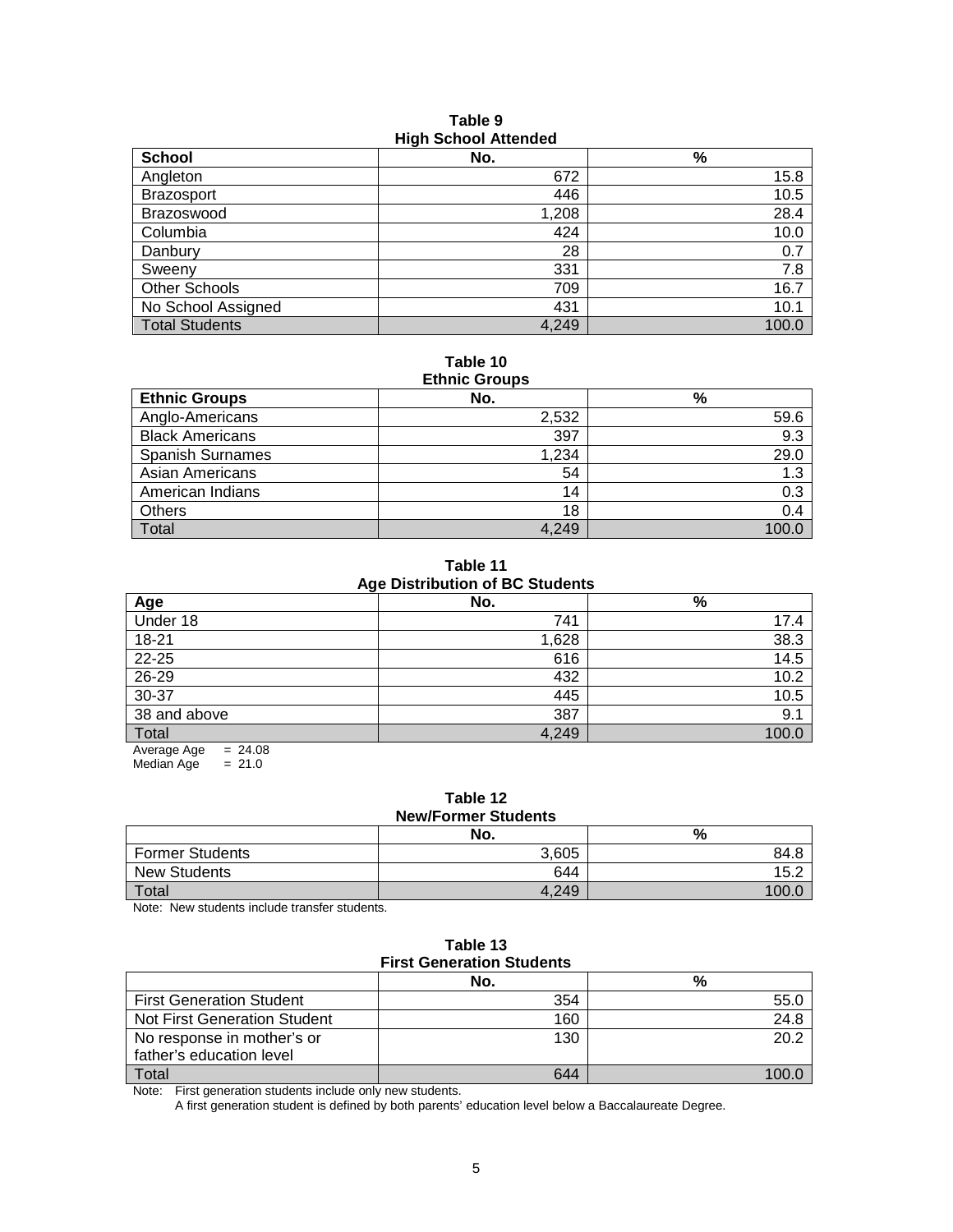# **Table 14 Majors by Full/Part-Time**

### **Academic**

|       | No. | $\mathbf{0}$<br>70     |
|-------|-----|------------------------|
| Full  | 354 | $\sim$<br><u>ں ، ں</u> |
| Part  | 602 | $\sim$<br>03.U         |
| Total | 956 | 100.                   |

# **Vocational - Technical**

|              | No.   | %              |
|--------------|-------|----------------|
| Full         | 287   | $\sim$<br>21.4 |
| Part         | ,054  | 78.6           |
| <b>Total</b> | 1,341 | 100            |

# **Undecided – Academic**

|       | No.   | %                       |
|-------|-------|-------------------------|
| Full  | 398   | $\sim$<br>-<br><u>.</u> |
| Part  | ,440  | 78.3                    |
| Total | 1,838 | 100                     |

Note: The large number of part-time Undecided - Academic majors is due to concurrent / dual credit students.

# **Bachelor's in Applied Technology**

|                    | No.   | --<br>% |
|--------------------|-------|---------|
| Full               | 28    | 24.6    |
| Part               | 86    | 75.4    |
| Total              | 114   | 100.0   |
| <b>Grand Total</b> | 4,249 | 100.0   |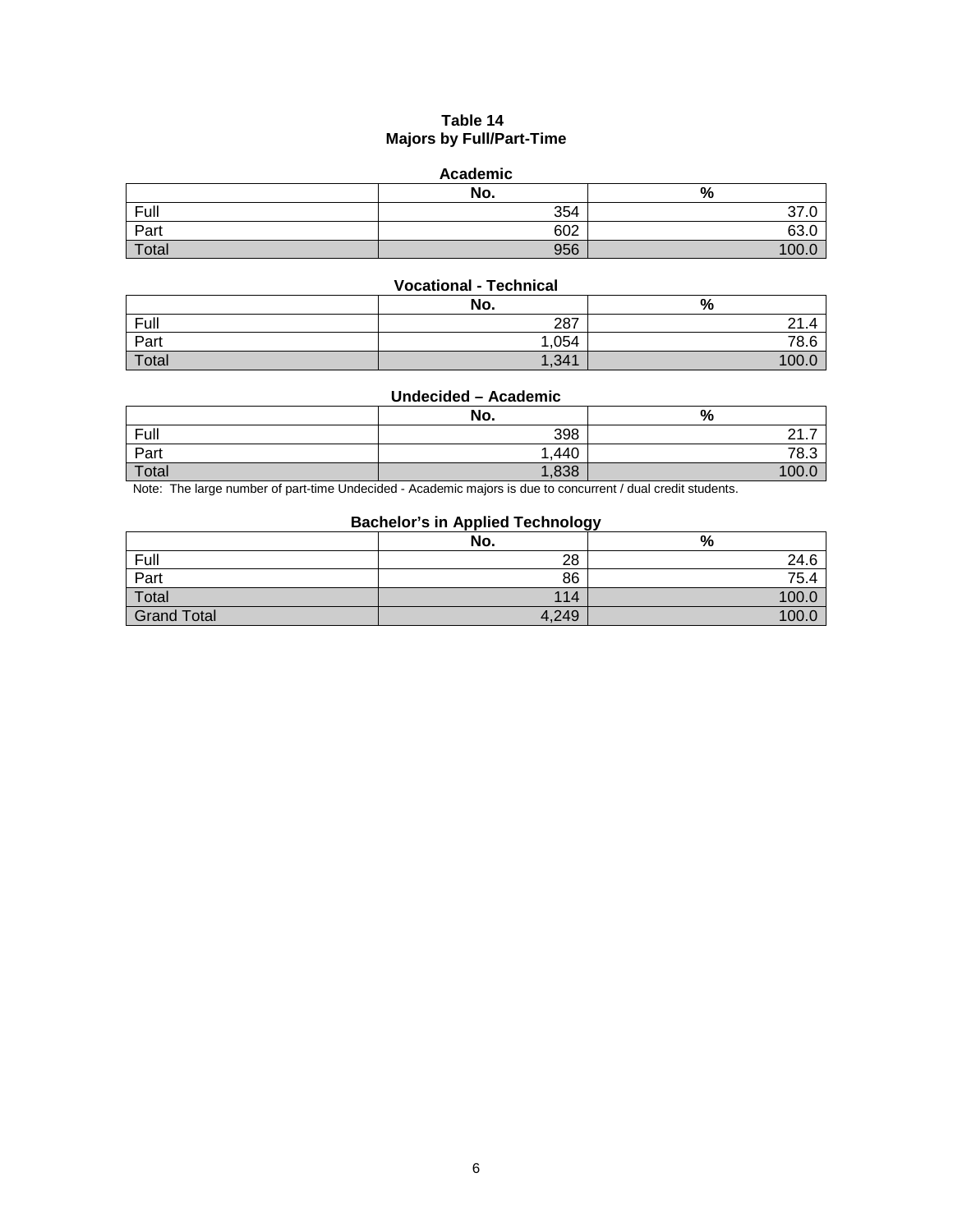| <b>Technical Program</b> |                 |                 |                |        |                  |             |
|--------------------------|-----------------|-----------------|----------------|--------|------------------|-------------|
|                          |                 |                 | <b>Contact</b> |        |                  |             |
|                          | <b>Total</b>    | <b>Semester</b> | <b>Hours</b>   |        |                  |             |
|                          | <b>Students</b> | <b>Hours</b>    | Lec/Lab        | Co-op  | <b>Practicum</b> | <b>FTSE</b> |
| <b>ACNT</b>              | $\overline{78}$ | 117             | 2,496          |        |                  | 9.75        |
| <b>ARCE</b>              | 26              | 39              | 832            |        |                  | 3.25        |
| <b>AUMT</b>              | 122             | 242             | 7,552          | 640    |                  | 20.17       |
| <b>BMGT</b>              | 48              | 144             | 2,304          |        |                  | 12.00       |
| <b>CDEC</b>              | 63              | 165             | 4,944          | 2,560  |                  | 13.75       |
| <b>CJLE</b>              | 172             | 430             | 13,760         |        |                  | 35.83       |
| <b>CJSA</b>              | 140             | 420             | 7,296          |        | 672              | 35.00       |
| <b>CNBT</b>              | 63              | 105             | 3,488          | 1,600  |                  | 8.75        |
| <b>CTEC</b>              | 126             | 252             | 10,064         | 5,760  |                  | 21.00       |
| <b>DFTG</b>              | 262             | 393             | 10,960         | 2,560  |                  | 32.75       |
| <b>ELPT</b>              | 402             | 681             | 13,920         |        |                  | 56.75       |
| <b>ELTN</b>              | 82              | 123             | 8,608          | 7,040  |                  | 10.25       |
| <b>EMSP</b>              | 141             | 263             | 9,840          |        |                  | 21.92       |
| <b>EPCT</b>              | 52              | 124             | 1,984          |        |                  | 10.33       |
| <b>HART</b>              | 148             | 289             | 7,712          | 2,240  |                  | 24.08       |
| <b>HITT</b>              | 182             | 494             | 8,320          |        |                  | 41.17       |
| <b>IMED</b>              | 34              | 51              | 1,088          |        |                  | 4.25        |
| <b>INTC</b>              | 208             | 349             | 8,336          | 1,280  |                  | 29.08       |
| <b>ITNW</b>              | 100             | 162             | 3,392          |        |                  | 13.50       |
| <b>ITSC</b>              | 152             | 261             | 6,480          | 1,280  |                  | 21.75       |
| <b>ITSE</b>              | 40              | 80              | 1,600          |        |                  | 6.67        |
| <b>ITSW</b>              | 56              | 84              | 1,792          |        |                  | 7.00        |
| <b>ITSY</b>              | 32              | 48              | 1,024          |        |                  | 4.00        |
| <b>MCHN</b>              | 261             | 408             | 13,968         | 6,400  |                  | 34.00       |
| <b>MRKG</b>              | 16              | 48              | 768            |        |                  | 4.00        |
| <b>NUCP</b>              | 49              | 121             | 2,144          |        |                  | 10.08       |
| <b>OSHT</b>              | 102             | 304             | 8,896          | 4,480  |                  | 25.33       |
| <b>PFPB</b>              | 113             | 180             | 8,896          | 6,080  |                  | 15.00       |
| <b>POFI</b>              | 150             | 225             | 10,608         | 5,760  |                  | 18.75       |
| <b>POFM</b>              | 42              | 63              | 1,344          |        |                  | 5.25        |
| <b>POFT</b>              | 244             | 366             | 8,816          |        |                  | 30.50       |
| <b>PTAC</b>              | 448             | 1,161           | 21,760         |        |                  | 96.75       |
| <b>RNSG</b>              | 182             | 418             | 19,120         |        |                  | 34.83       |
| <b>VNSG</b>              | 55              | 143             | 5,456          |        |                  | 11.92       |
| <b>WLDG</b>              | 233             | 463             | 17,552         | 1,920  |                  | 38.58       |
| <b>Total</b>             | 4,624           | 9,216           | 257,120        | 49,600 | 672              |             |

# **Table 15A Enrollment by Department**

Note: Enrollment may be duplicated.

FTSE = semester hours divided by 12.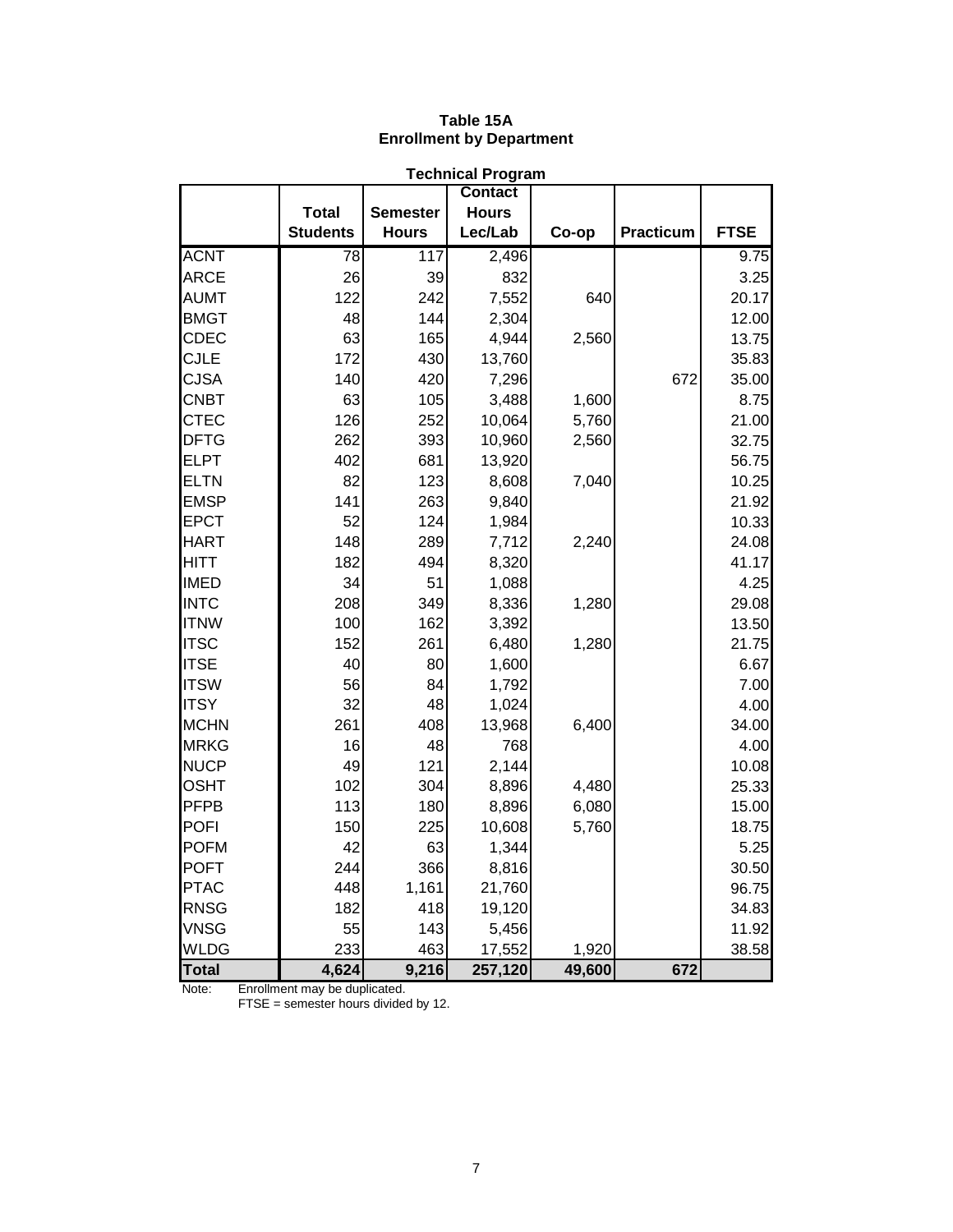| <b>Academic Program</b> |                 |                 |                |          |                  |             |
|-------------------------|-----------------|-----------------|----------------|----------|------------------|-------------|
|                         |                 |                 | <b>Contact</b> |          |                  |             |
|                         | <b>Total</b>    | <b>Semester</b> | <b>Hours</b>   |          |                  |             |
|                         | <b>Students</b> | <b>Hours</b>    | Lec/Lab        | Co-op    | <b>Practicum</b> | <b>FTSE</b> |
| <b>ACCT</b>             | 172             | 344             | 5,504          |          |                  | 28.67       |
| <b>ARTS</b>             | 327             | 774             | 15,696         |          |                  | 64.50       |
| <b>BCIS</b>             | 462             | 924             | 18,480         |          |                  | 77.00       |
| <b>BIOL</b>             | 1,188           | 2,394           | 57,904         |          |                  | 199.50      |
| <b>BUSI</b>             | 23              | 69              | 1,104          |          |                  | 5.75        |
| <b>CHEM</b>             | 500             | 1,000           | 22,752         |          |                  | 83.33       |
| <b>DRAM</b>             | 37              | 73              | 1,936          |          |                  | 6.08        |
| <b>ECON</b>             | 88              | 264             | 4,224          |          |                  | 22.00       |
| <b>EDUC</b>             | 86              | 129             | 2,752          |          |                  | 10.75       |
| <b>ENGL</b>             | 1,074           | 2,952           | 49,368         |          |                  | 246.00      |
| <b>ENVR</b>             | 40              | 80              | 1,920          |          |                  | 6.67        |
| <b>GEOG</b>             | 28              | 84              | 1,344          |          |                  | 7.00        |
| GOVT                    | 564             | 1,692           | 27,072         |          |                  | 141.00      |
| <b>HIST</b>             | 712             | 2,136           | 34,176         |          |                  | 178.00      |
| <b>HUMA</b>             | 171             | 513             | 8,208          |          |                  | 42.75       |
| <b>MATH</b>             | 1,743           | 4,107           | 75,136         |          |                  | 342.25      |
| <b>MUAP</b>             | 25              | 25              | 400            |          |                  | 2.08        |
| <b>MUEN</b>             | 52              | 52              | 3,360          |          |                  | 4.33        |
| <b>MUSI</b>             | 122             | 314             | 5,248          |          |                  | 26.17       |
| PHED                    | 380             | 380             | 12,160         |          |                  | 31.67       |
| PHIL                    | 30              | 90              | 1,440          |          |                  | 7.50        |
| <b>PHYS</b>             | 96              | 192             | 4,608          |          |                  | 16.00       |
| <b>PSYC</b>             | 1,168           | 3,504           | 56,064         |          |                  | 292.00      |
| SOCI                    | 139             | 417             | 6,672          |          |                  | 34.75       |
| <b>SPAN</b>             | 67              | 147             | 2,784          |          |                  | 12.25       |
| <b>SPCH</b>             | 300             | 900             | 14,400         |          |                  | 75.00       |
| <b>TECA</b>             | 144             | 246             | 4,928          |          |                  | 20.50       |
| <b>TMGT</b>             | 149             | 447             | 7,152          |          |                  | 37.25       |
| <b>Total</b>            | 9,887           | 24,249          | 446,792        | $\bf{0}$ | 0                |             |
| <b>Grand Total</b>      | 14,511          | 33,465          | 703,912        | 49,600   | 672              |             |

# **Table 15B Enrollment by Department**

Note: Enrollment may be duplicated.

FTSE = semester hours divided by 12.

| Table 15C                                     |
|-----------------------------------------------|
| <b>Enrollment by Undecided Academic Major</b> |

| <b>Hegis Code</b> | <b>Major</b>         | <b>Students</b> |
|-------------------|----------------------|-----------------|
| 6950 & 9996       | Undecided – Academic |                 |